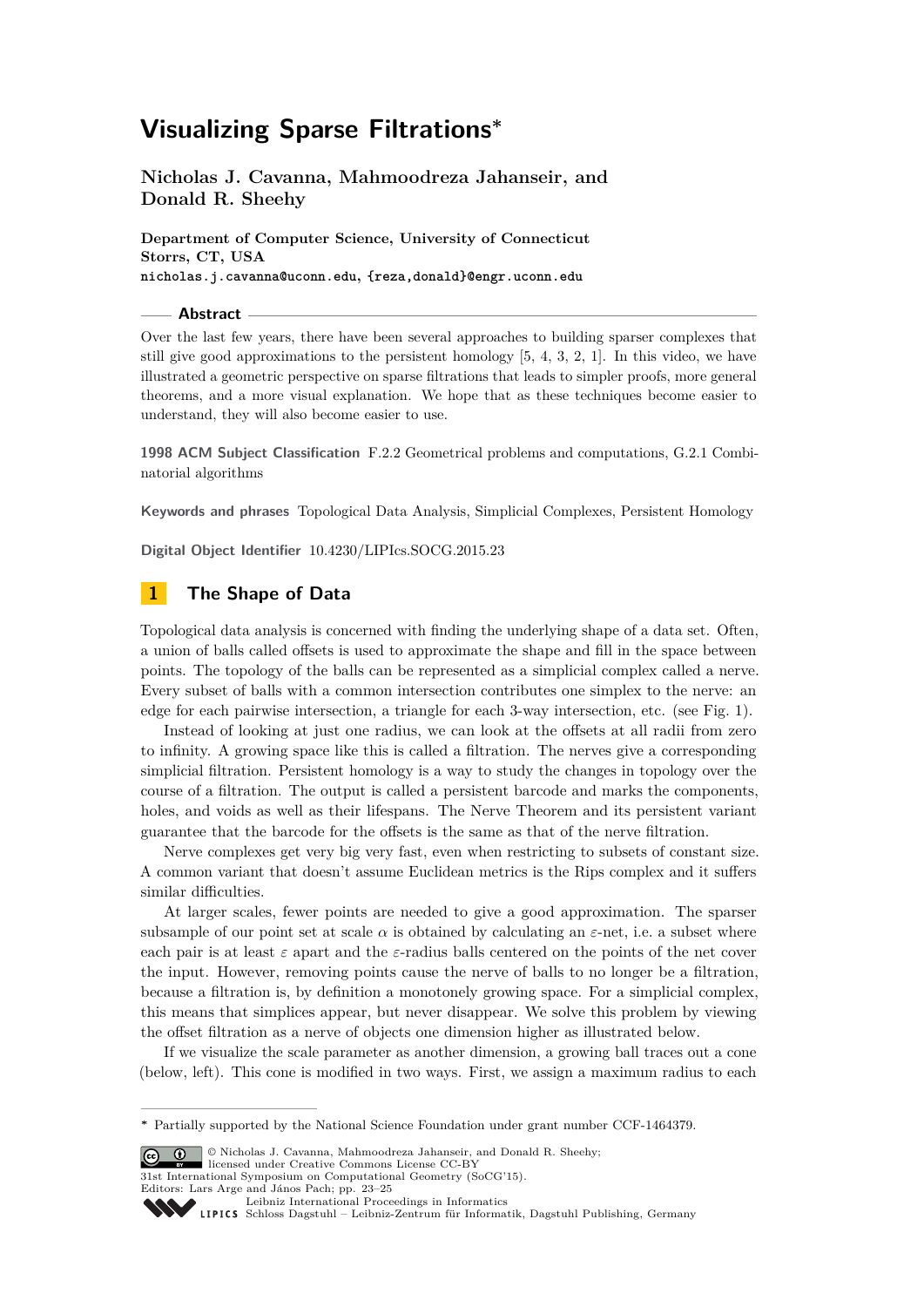<span id="page-1-0"></span>

**Figure 1** The nerve has an edge for each pairwise intersection, a triangle for each 3-way intersection (right), etc.



**Figure 2** A point set sampled on a sphere, its offsets, and its (sparsified) nerve complex.

point (middle). Next, we truncate the cone at the height when the point will be removed from the filtration (right). Truncating the cone simulates the removal of the corresponding ball. The cone has not been removed, it just no longer intersects the time slices above the "removal" time.



The maximum radius and height are chosen so that the top of the cone is sure to be covered at the time it is removed.



These cones form a new filtration one dimension higher. Their nerve is the desired sparse filtration.